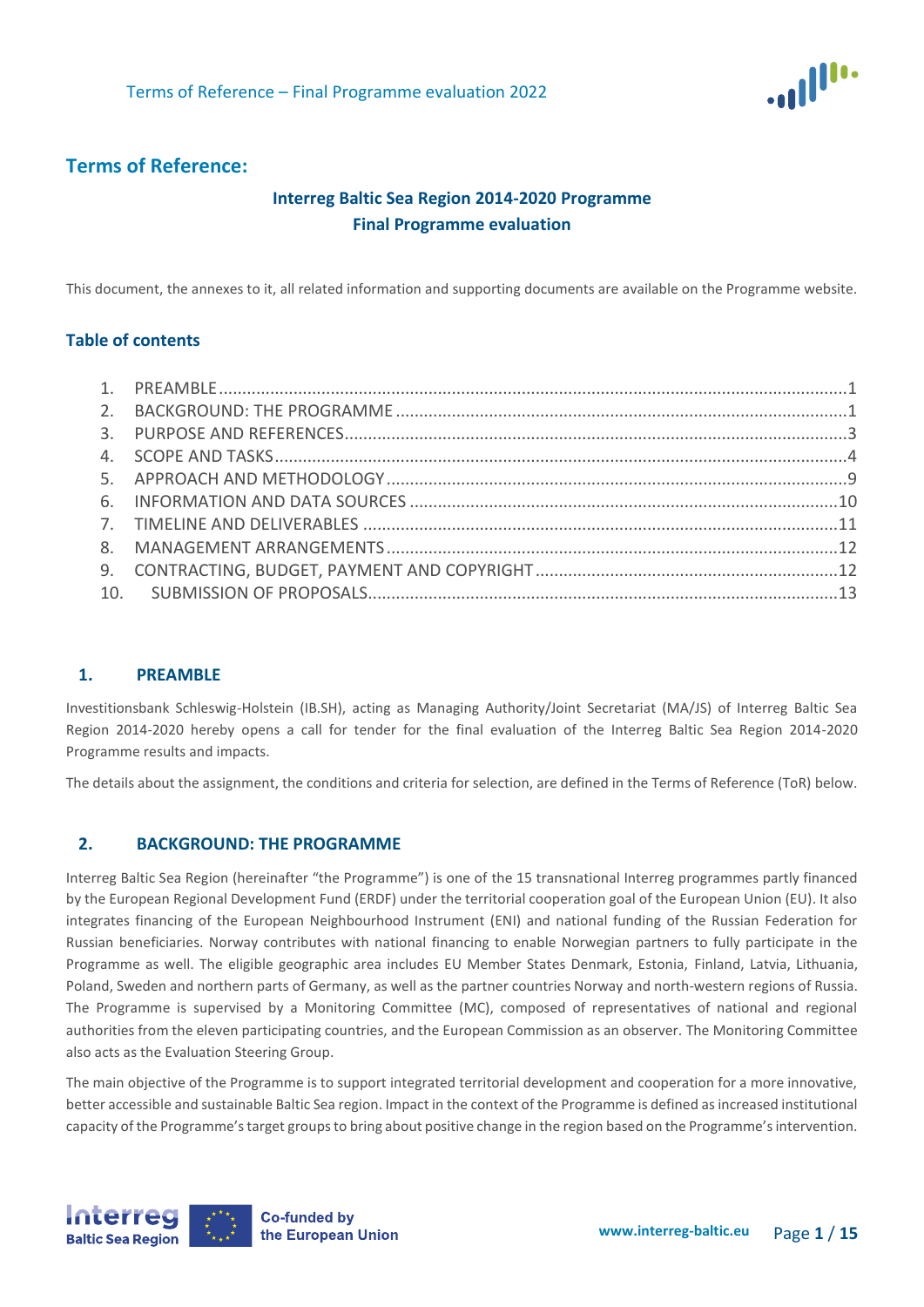

### **2.1 2014-2020 Programme**

The 2014-2020 Interreg Baltic Sea Region Programme, for which the present tender procedure for final evaluation is launched, had four priorities:

- 1. Capacity for innovation
- 2. Efficient management of natural resources
- 3. Sustainable transport
- 4. Institutional capacity for macro-regional cooperation

The Programme's first three priorities are in the focus of this evaluation. These priorities include twelve specific thematic objectives. Altogether 105 regular projects and 26 extension projects were implemented under the three priorities. The last projects finalised their activities in December 2021.

→ For more information about the projects, please see project librar[y https://projects.interreg-baltic.eu/](https://projects.interreg-baltic.eu/)

All thematic objectives and all projects aimed to increase the **institutional capacities** of relevant stakeholders, which in turn is expected to lead to improvements to the state of regional development in the Baltic Sea region. Reflecting this aim, the system of indicators to measure achievements of the Programme was constructed, with qualitative result indicators depicting the state of institutional capacity of the target groups relevant to each specific objective.

**Project platforms** were a new instrument introduced to the Programme. In project platforms, a group of thematically related projects funded by the Programme or other EU funding programmes in the area work together to create synergies and increase further use and visibility of project results. The instrument reflects the Programme's ambition to contribute to capacity building in the region. Nine project platforms covering all Programme priorities were implemented within the Programme. Four platforms finalised their implementation in 2021. Five platforms will complete their activities in March 2022.

- → For more information about the project platforms, please see project library [https://projects.interreg](https://projects.interreg-baltic.eu/search.html?tx_bsrpprojectdb_db%5Bdemand%5D%5Bcategory%5D=Project%20platforms&cHash=0460ac9711f5d824b3746e7f013ec984)[baltic.eu/search.html?tx\\_bsrpprojectdb\\_db%5Bdemand%5D%5Bcategory%5D=Project%20platforms&cHash=0460ac](https://projects.interreg-baltic.eu/search.html?tx_bsrpprojectdb_db%5Bdemand%5D%5Bcategory%5D=Project%20platforms&cHash=0460ac9711f5d824b3746e7f013ec984) [9711f5d824b3746e7f013ec984](https://projects.interreg-baltic.eu/search.html?tx_bsrpprojectdb_db%5Bdemand%5D%5Bcategory%5D=Project%20platforms&cHash=0460ac9711f5d824b3746e7f013ec984)
- → Please get familiar with the 2014-2020 Programme and visi[t https://interreg-baltic.eu/ongoing-projects/programme-](https://interreg-baltic.eu/ongoing-projects/programme-2014-2020/)[2014-2020/](https://interreg-baltic.eu/ongoing-projects/programme-2014-2020/)

### **2.2 2021-2027 Programme**

The 2021-2027 Interreg Baltic Sea Region Programme (afterwards referred to also as "the new Programme") has four priorities:

- 1. Innovative societies
- 2. Water-smart societies
- 3. Climate-neutral societies
- 4. Cooperation Governance

The Programme´s first three priorities include seven specific thematic objectives. Some of these thematic objectives represent a continuum compared to the thematic objectives, which were included in the 2014-2020 Programme. Some other thematic objectives are dedicated to new topics. As it was the case for the 2014-2020 Programme, also in the framework of the 2021- 2027 Programme all thematic objectives aim to increase the institutional capacities of relevant stakeholders, which in turn is expected to lead to improvements to the state of regional development in the Baltic Sea region. The so-called core projects, which will be co-financed under priorities 1-3, are centred around **pilot activities**. Some projects in the 2014-2020 Programme implemented pilots, however, the specific requirement on pilots is introduced only with the 2021-2027 Programme.

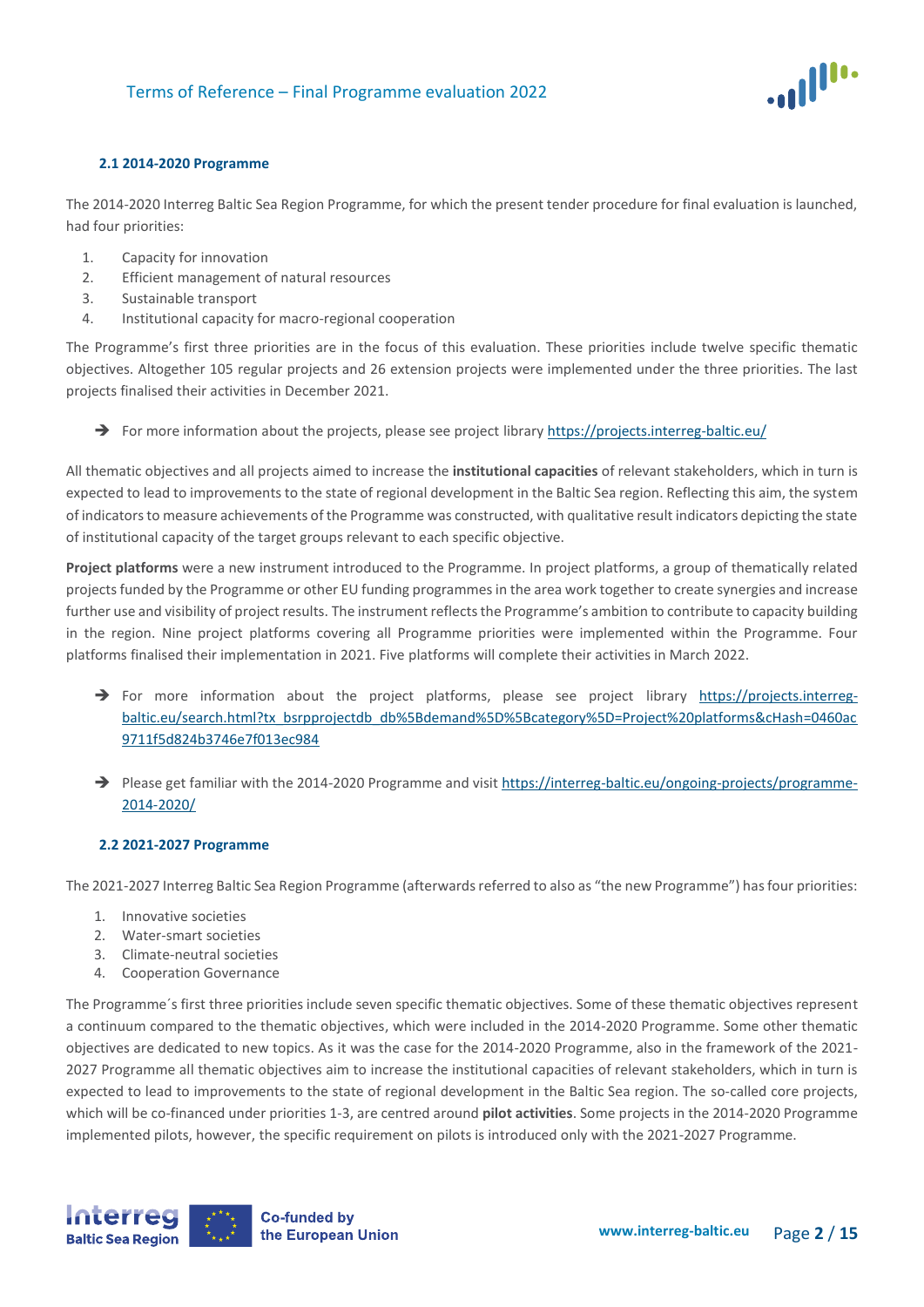

The final evaluation of the 2014-2020 Programme, for which the present tender procedure is launched, is relevant in view of the 2021-2027 Programme as well.

→ Therefore, please get familiar with the new Programme priorities and specific objectives and visit: [https://interreg](https://interreg-baltic.eu/get-funding/programme-2021-2027/)[baltic.eu/get-funding/programme-2021-2027/](https://interreg-baltic.eu/get-funding/programme-2021-2027/)

## <span id="page-2-0"></span>**3. PURPOSE AND REFERENCES**

### **3.1 Purpose**

The purpose of undertaking the final evaluation is to **demonstrate the impact of the Programme** and the achievement of its objectives, in particular setting light on the ways **how projects achieved their aims**. The final evaluation complements the midterm evaluation of the Programme reflecting also the changed environment for cooperation (increased use of digital tools in cooperation).

Results of the evaluation will provide important conclusions on the Programme impacts and successful approaches in the projects at the completion of the period (2014-2020). Thus, the results of the final evaluation will also provide valuable information to be considered as **lessons learnt in view of the new Programme (2021-2027).**

In addition, the evaluation will serve as **evidence for the European Commission** when planning future policies for European territorial cooperation.

### **3.2 References**

 $\overline{a}$ 

The final evaluation is part of the legal requirement laid out **in the Common Provision Regulation (EU) 1303/2013<sup>1</sup>** (Art. 114): "By 31 December 2022, managing authorities shall submit to the Commission, for each operational programme, a report summarising the findings of evaluations carried out during the programming period and the main outputs and results of the operational programme, providing comments on the reported information." The final impact evaluation shall feed into the European Commission's ex-post evaluation (EU) 1303/2013 (Art. 57).

According to Article 54(1) of the aforementioned Regulation, the evaluations shall help to "improve the quality of the design and implementation of programmes, as well as to assess their effectiveness, efficiency and impact."

The 2014-2020 Programme has already been evaluated, at the mid-point of its implementation. The **mid-term Programme evaluation** was carried out in 2018, reflecting the Evaluation Plan of the Programme.

The final Programme evaluation is due in 2022, following the end of most of the projects´ implementation. The final Programme evaluation is, understood as complementary to the mid-term evaluation. It should follow- up on recommendations thereby included, not re-assess what was already assessed, but rather complement making a point at the end of implementation and in view of the new Programme.

→ Please get familiar with the mid-term Programme evaluation, accessible at: [https://interreg-baltic.eu/all/mid-term](https://interreg-baltic.eu/all/mid-term-evaluation-accomplished-strong-benefits-of-interreg-participation-2/)[evaluation-accomplished-strong-benefits-of-interreg-participation-2/](https://interreg-baltic.eu/all/mid-term-evaluation-accomplished-strong-benefits-of-interreg-participation-2/)

<sup>&</sup>lt;sup>1</sup> Regulation (EU) No 1303/2013 of the European Parliament and of the Council of 17 December 2013 laying down common provisions on the European Regional Development Fund, the European Social Fund, the Cohesion Fund, the European Agricultural Fund for Rural Development and the European Maritime and Fisheries Fund and laying down general provisions on the European Regional Development Fund, the European Social Fund, the Cohesion Fund and the European Maritime and Fisheries Fund and repealing Council Regulation (EC) No 1083/2006.

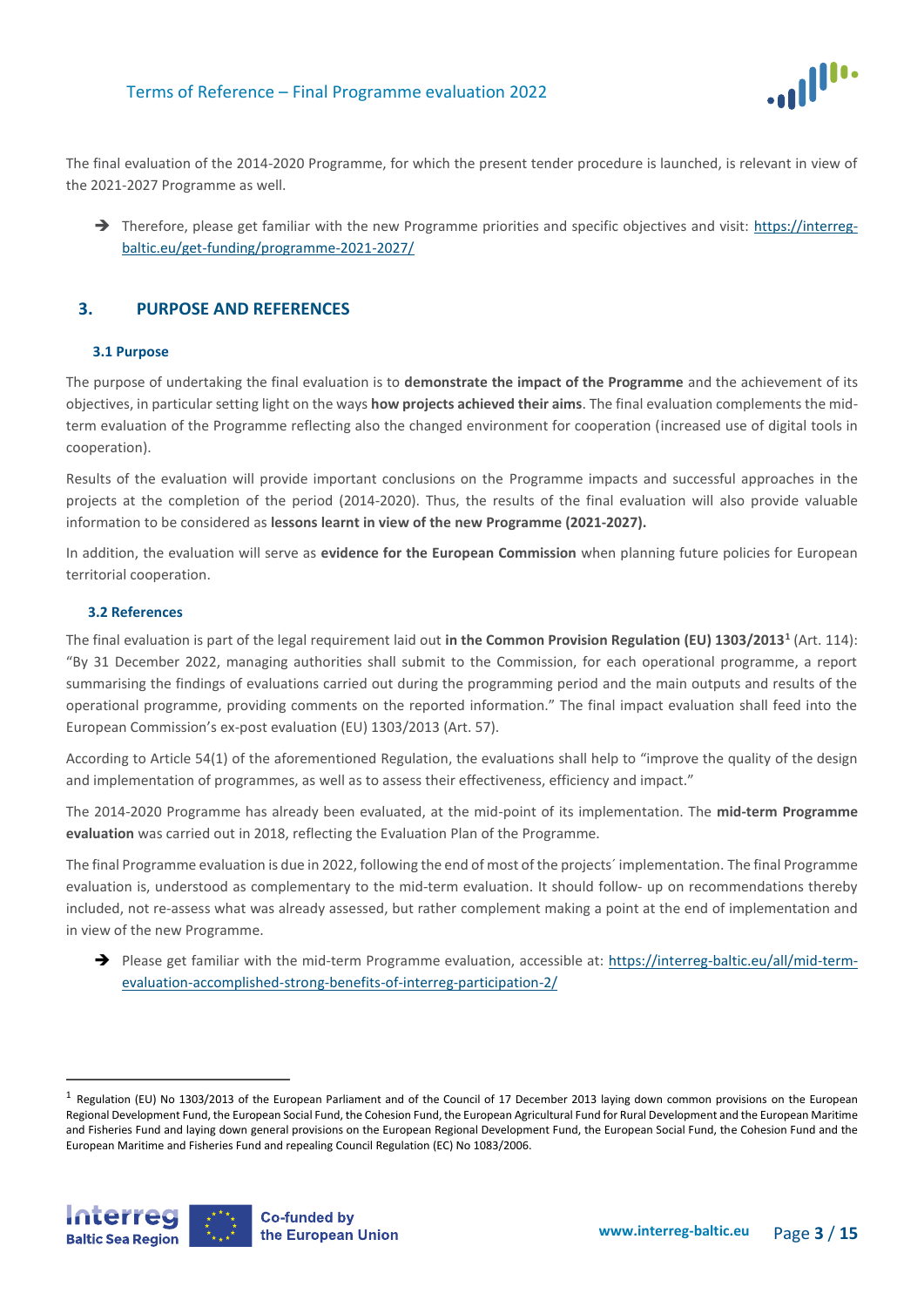

The Monitoring Committee of Interreg Baltic Sea Region decided on the thematic scope of the final Programme evaluation, on the timeline of the procurement procedure and of the evaluation work to be carried out as well as on the allocated budget. Details are provided in the sections further below and in the annexes to these Terms of Reference:

- Annex 1: Cost calculation sheet
- Annex 2: Assessment matrix
- Annex 3: Self-declaration MiLoG
- Annex 4: Declaration of Subcontractors
- Annex 5: DSGVO Datenschutzhinweis

<span id="page-3-0"></span>The impact evaluation is to be conducted by external evaluators, supported by the Programme management bodies.

# **4. SCOPE AND TASKS**

The final Programme evaluation shall entail two core tasks:

- 1. Monitoring and updating result indicator values
- 2. Evaluating the Programme impact and the ways how projects achieved their aims

The questions, which shall be addressed by the final Programme evaluation, are outlined further below. The evaluator is requested to analyse and complement the following list, by submitting a proposal on the methodology in the tender. As part of the evaluation, the topic of each agreed question shall be analysed and assessed; conclusions and recommendations shall be drawn for each.

### **1. Monitoring result indicator values: final update**

In order to monitor the state of institutional capacity in the region throughout the Programme period, qualitative baselines (for 2018 and 2020) and target values (for 2023) were set for indicators of Programme results, in accordance with the Regulation (EU) 1303/2013 (Art. 2(b)).

The purpose of monitoring the indicator values is to capture any changes in the region in institutional capacity of the target groups for each of the Programme's specific objective in priorities 1-3.

A monitoring was already carried out in 2018, with the mid-term Programme evaluation, another monitoring was completed in 2020 and a final one update is now requested within the scope of the Programme final evaluation. The values of the result indicators shall be collected in the context of this final evaluation **in order to conclude on the achievement of the Programme´s targets**. The Programme will include these in its final report to the European Commission in 2023.

The table below lists the result indicators, further details are to be found in the 2014-2020 Programme document, as well as in the indicators updates carried out in 2018 and 2020.

#### *Result indicators*

1.1

Capacity of research and innovation infrastructures in the Programme area to implement measures to increase the market uptake of innovation

1.2

Capacity of innovation actors (innovation intermediaries, authorities, research institutions, enterprises) in the Programme area to implement smart specialisation strategies

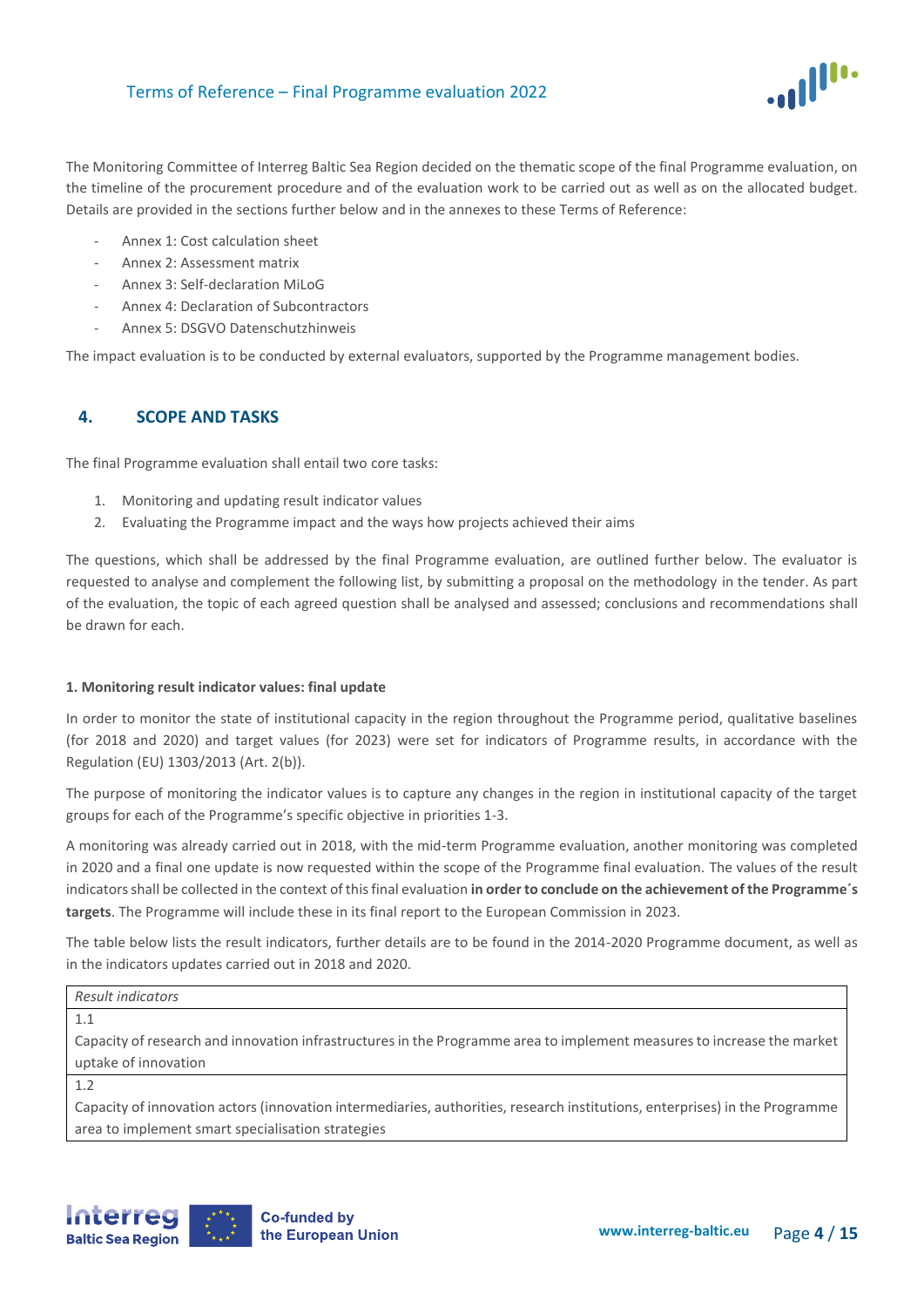

| 1.3                                                                                                                         |  |  |
|-----------------------------------------------------------------------------------------------------------------------------|--|--|
| Capacity of innovation actors (innovation intermediaries, authorities, research institutions, enterprises) in the Programme |  |  |
| area to implement measures to increase uptake of non-technological innovation                                               |  |  |
| 2.1                                                                                                                         |  |  |
| Capacity of public authorities/practitioners (from water management, agricultural, forestry, fisheries etc. sectors) in the |  |  |
| Programme area to implement measures to reduce nutrient inflows and decrease discharges of hazardous substances             |  |  |
| 2.2                                                                                                                         |  |  |
| Capacity of public/private actors in energy planning and supply (authorities, agencies, enterprises, NGOs in energy, waste, |  |  |
| forestry and agricultural sector) in the Programme area to implement measures to increase the use of sustainable            |  |  |
| renewable energy                                                                                                            |  |  |
| 2.3                                                                                                                         |  |  |
| Capacity of public and private actors involved in energy planning (public authorities, energy agencies, enterprises, NGOs)  |  |  |
| in the Programme area to implement measures to increase energy efficiency                                                   |  |  |
| 2.4                                                                                                                         |  |  |
| Capacity of public authorities, enterprises, and NGOs in the Programme area to implement measures to advance                |  |  |
| sustainable business opportunities for blue growth                                                                          |  |  |
| 3.1                                                                                                                         |  |  |
| Capacity of public and private transport actors (public authorities, logistic and transport operators, ports,               |  |  |
| intergovernmental and research org.) in the Programme area to implement measures increasing interoperability between        |  |  |
| transport modes and systems                                                                                                 |  |  |
| 3.2                                                                                                                         |  |  |
| Capacity of public / private transport actors (public authorities, logistic and transport operators) in the Programme area  |  |  |
| to implement economically efficient solutions to improve the accessibility of remote regions/regions affected by            |  |  |
| demographic change                                                                                                          |  |  |
| 3.3                                                                                                                         |  |  |
| Capacity of maritime actors (maritime admin., rescue services, authorities, shipping operators, ports, research and         |  |  |
| intergovernmental org.) in the Programme area to implement measures to increase maritime safety and security                |  |  |
| 3.4                                                                                                                         |  |  |
| Capacity of maritime actors (maritime admin., rescue services, authorities, shipping operators, ports, research and         |  |  |
| intergovernmental org.) in the Programme area to implement measures to reduce negative effects of shipping on the           |  |  |
| marine environment                                                                                                          |  |  |
|                                                                                                                             |  |  |

Capacity of urban transport actors (public authorities, ports, infrastructure providers and operators) in the Programme area to implement environmentally friendly transport solutions in urban areas

Table 1: The list of result indicators for Priorities 1-3

For monitoring the institutional capacity in the region, five dimensions of institutional capacity have been defined:

- i. Enhanced institutionalised knowledge and competence;
- ii. Improved governance structures and organisational set-up;
- iii. More efficient use of human and technical resources (databases, technical solutions, small infrastructure etc.);
- iv. Better ability to attract new financial resources; and
- v. Increased capability to work in transnational environment.

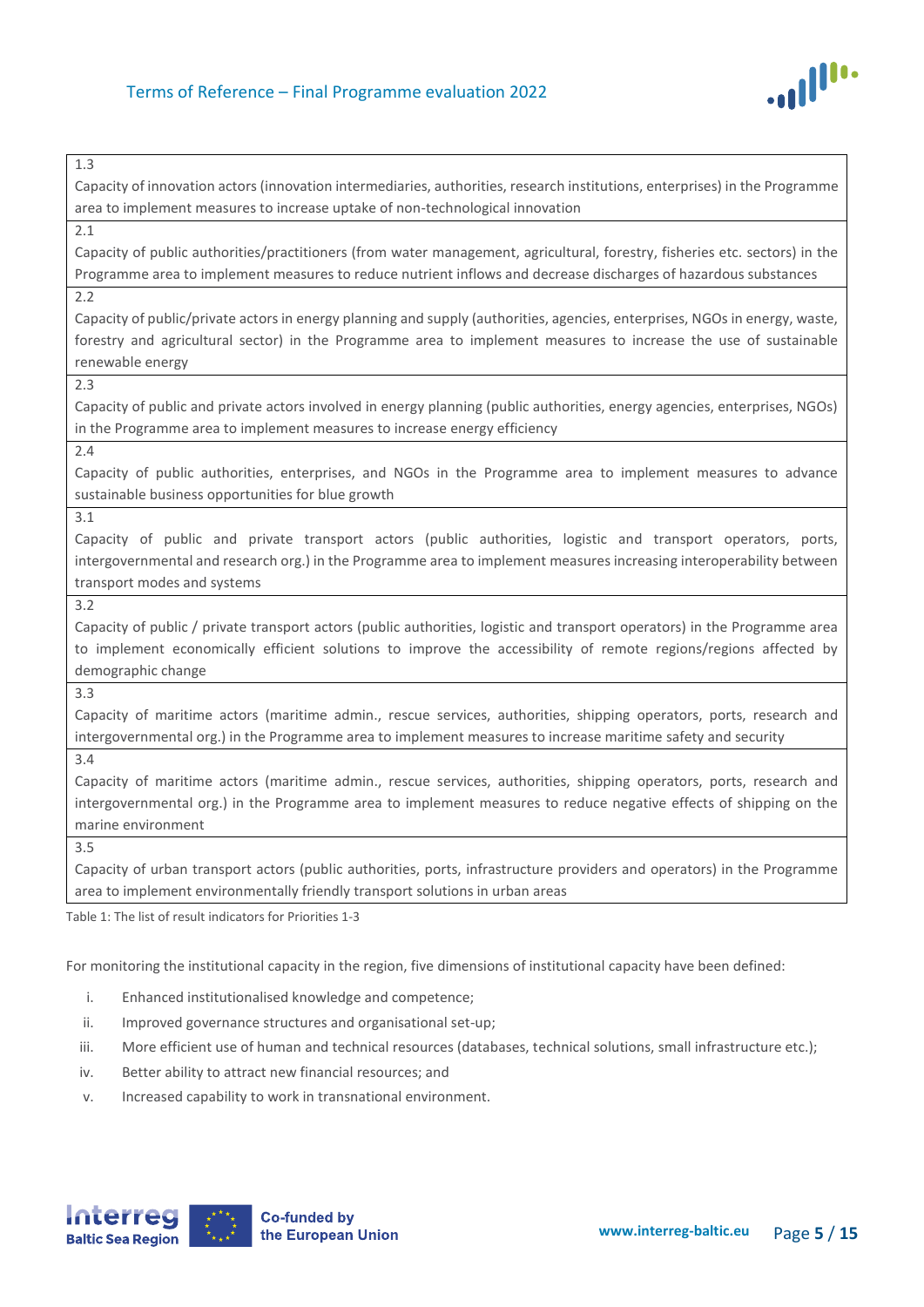

Furthermore, qualitative baseline and target values for result indicators were set according to a five-point scale, in order to ensure comparability of results over the course of the funding period. The scale ranges from 'no capacity' (1) to 'full capacity´ (5). In order to define baselines and targets, a wide range of thematic experts of the Baltic Sea region were involved. The experts represented the thematic fields and participating countries in the Programme. They were identified by the MC and were familiar with the target group(s) in their country and their thematic field without being directly involved in funded projects. The baseline and target values for the indicators were based on online surveys for the experts, supplemented by interviews to reflect on the results of the survey and fill remaining gaps. The same methodology should be applied also in the final monitoring of the indicators.

➔ See Final report analysis of projects in 2007-2013 and setting baselines and targets for the indicators 2014-2020 accessible at: [https://interreg-baltic.eu/wp](https://interreg-baltic.eu/wp-content/uploads/2021/08/2015.07.Final_report_Strategic_Evaluation_by_RMC.pdf)[content/uploads/2021/08/2015.07.Final\\_report\\_Strategic\\_Evaluation\\_by\\_RMC.pdf](https://interreg-baltic.eu/wp-content/uploads/2021/08/2015.07.Final_report_Strategic_Evaluation_by_RMC.pdf)

Please consider also the updates to the methodology discussed in the monitoring report 2020.

→ Please refer to "Interreg Baltic Sea Region Monitoring of the state of institutional capacity in the region – update 2020 final report", to the chapter "1.3 Methodology used for the 2020 update" describing the methodology and to chapter "1.5 Recommendations to optimise the methodology and the analysis"), accessible at[: https://interreg-baltic.eu/wp](https://interreg-baltic.eu/wp-content/uploads/2021/08/2020.11.05_BSR_StateOfInstitutionalCapacity2020.pdf)[content/uploads/2021/08/2020.11.05\\_BSR\\_StateOfInstitutionalCapacity2020.pdf](https://interreg-baltic.eu/wp-content/uploads/2021/08/2020.11.05_BSR_StateOfInstitutionalCapacity2020.pdf)

For what concern this evaluation task, the final Programme evaluation should serve to assess:

- **Whether target values for result indicators were achieved**
- If certain target values were not achieved, and **why**

### **2. Evaluating the Programme impact**

The task of evaluating the Programme impact and the ways how projects achieved their aims entails **four tasks**:

- 2.1 The process of institutional capacity building under priorities 1-3
- 2.2 The influence of the type of territory on projects
- 2.3 The impact of project platforms
- 2.4. The impact of the change to online cooperation in the projects

### **2.1 The process of institutional capacity building under priorities 1-3**

While each specific objective under priorities 1-3 is thematically different and may involve different stakeholders, they all include at their core the objective to improve institutional capacity to tackle the challenges in the region. The Programme's intervention logic is illustrated in Figure 1: it presents the basic chain of steps through which the Programme is expected to contribute to a change in regional development. This logic is applicable to each of the specific objectives of the Programme priorities 1-3.

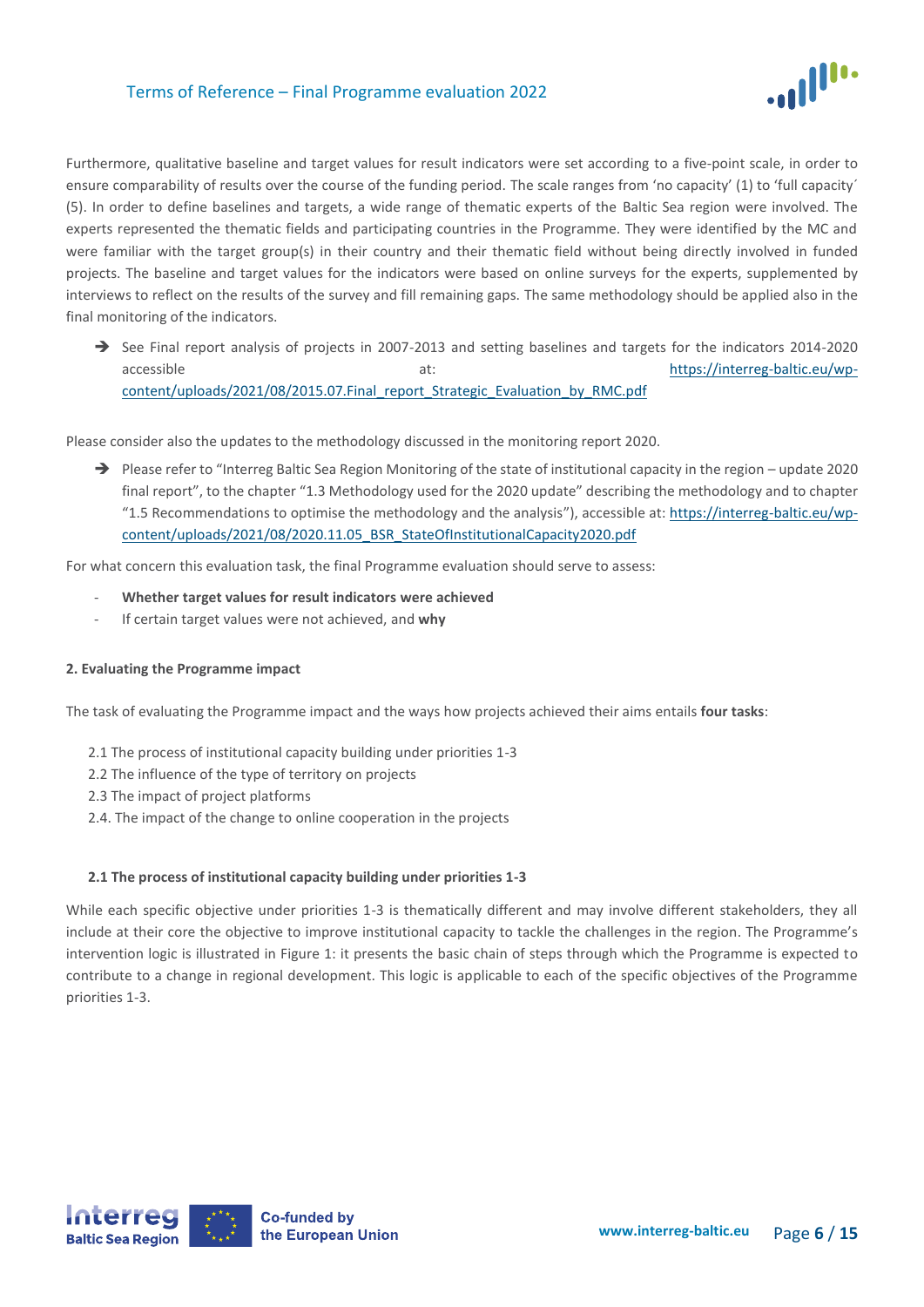

**INPUTS: Programme funding allocated** to projects

PROCESSES: project implementation leading to planned outputs and results at project level

**OUTPUTS: Institutional learning** experiences (and other outputs) among the relevant Programme target groups

RESULT (1<sup>st</sup> level of impact): Increased institutional capacities of the relevant Programme target groups

RESULT (2<sup>nd</sup> level of impact): Improved situation in the field of regional development addressed

Figure 1: The intervention logic underpinning priorities 1-3

In the mid-term Programme evaluation in 2018, the impact of projects in reaching the Programme´s specific objectives under priorities 1-3 was evaluated with the focus on how the Programme interventions affected the relevant target groups and whether the project outputs and results led to institutional learning experiences among the relevant target groups. The evaluators found the generation and adoption of new knowledge to be the main benefit from the participation in Interreg projects. Now the objective of the final evaluation is to analyse **how** projects in Programme priorities 1-3 have increased institutional capacities of the relevant Programme target groups through the produced outputs and joint learning experiences.

The final Programme evaluation should find out:

- Which were the **success factors** maximising the institutional capacity building process within the project partner organisations and among target groups outside the project partnership? Which were the **hindrances** setting challenges to the institutional capacity building process? Which **type/s of activities supported** the learning process to develop into institutional capacities?
- **How** were the results of **pilot activities** in specific locations generalised and transferred? How did the transfer and uptake work in locations other than the one where pilot activities were implemented?
- Did **different types of organisations** have **different roles** in the capacity building process and in the generalisation and transfer of results from pilot activities?

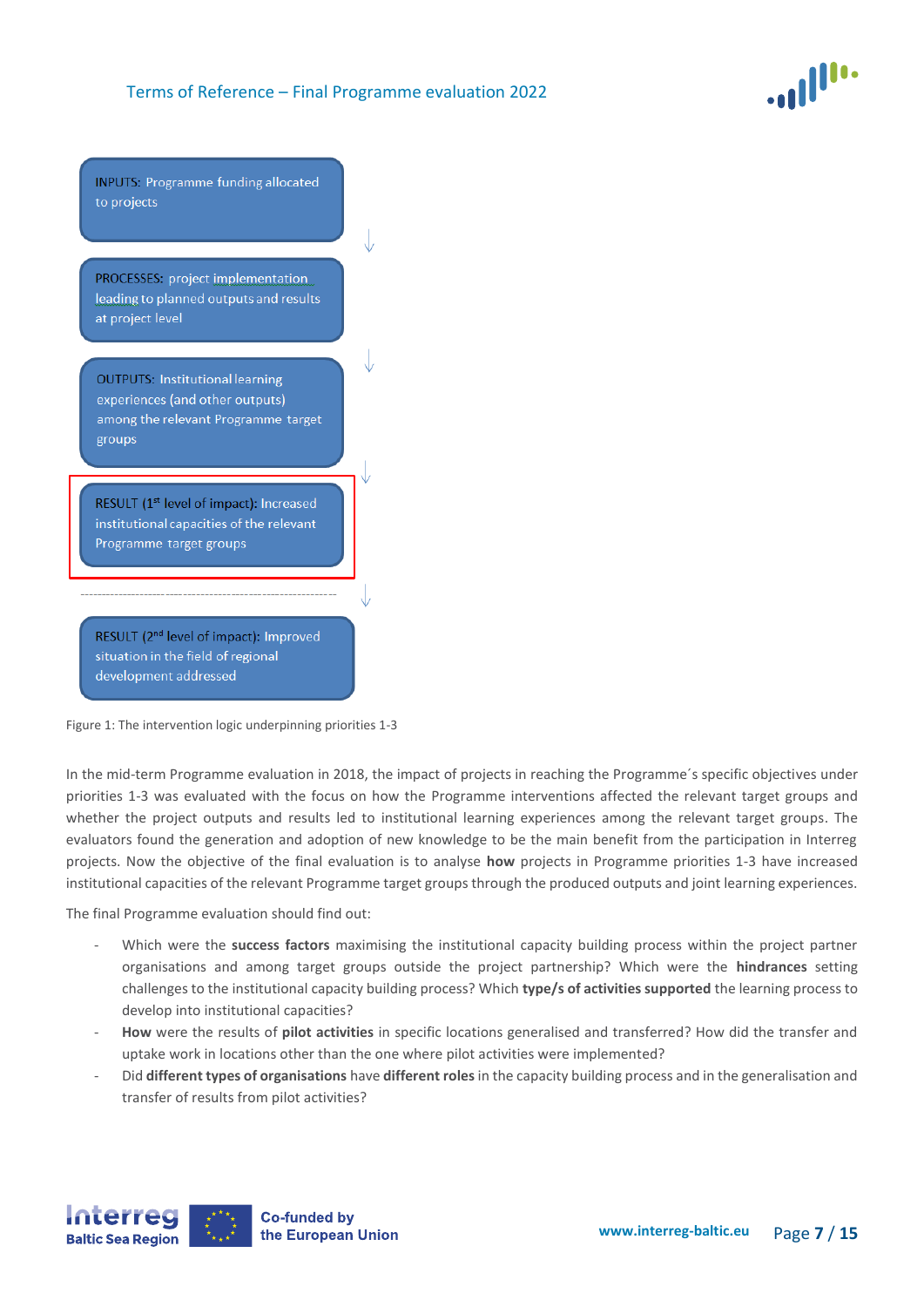

#### **2.2 The influence of the type of territory on projects**

The evaluation should bring further understanding about where the project partners are located and whether this affects the project topics and activities. The specificities of the countries in the Baltic Sea Region, in terms of administrative territorial structures, should be taken into account.

This evaluation task aims in particular to assess the following:

- What is the **share of project partners located** in rather economically stronger metropolitan and other **central areas**, and what is the share of project partners located in economically weaker **rural areas**? Are there **white spots**, meaning territories which are not involved or targeted in projects. What could be the **reasons for eventual uneven participation** from different types of territories?
- Did territoriality (location of project partners) **impact on the topics** and activities in projects?
- Which were the **success factors** in involving economically weaker rural areas in the projects?

The geocoded database with NUTS-IDs and urban-rural classification will be provided by the MA/JS.

#### **2.3 The impact of project platforms**

Project platforms were a new type of projects in the context of the 2014-2020 Programme as mentioned above.

The final Programme evaluation should serve to assess this particular type of projects, compared to single (regular) projects:

- **How** did the **capacity building process** work through the platforms? Did project platforms help to reach further organisations beyond the ones of the single projects involved in the project platform? **How** did project platforms **reach beyond** the organisations of **the partnerships**?
- **What** was the **role of public authorities** in project platforms' implementation? How could their role be strengthened?
- **How successful** were project platforms in **influencing policy changes** (e.g. new/amended policy documents, strategies, initiated new legislation, changes in the procedures) e.g. with reference to the EU Strategy for the Baltic Sea Region?
- What was the **added value of project platforms** in bringing together projects **from different funding sources** (e.g. Interreg programmes, BONUS, Connecting Europe Facility, Horizon Programme)?

#### **2.4 The impacts of the change to online cooperation in the projects**

The shift to intensive use of digital tools and online cooperation within the project partnerships was one of the consequences of the covid19 pandemic. The shift was a major factor in 2014-2020 Programme implementation and it is expected that digital tools and online cooperation will play a major role in the projects of the future Programme as well. Therefore, the impacts of this shift should be evaluated. The impacts of the pandemic as such should not be part of the evaluation, but the evaluation should focus on the impacts of the switch to digital tools and online cooperation replacing and complementing instead travelling and face to face-to-face meetings.

This evaluation task should therefore serve to assess:

- What was the impact of the shift to digital tools and online mode of cooperation **on the cooperation among project partners**? **How** did the online cooperation within the partnership work? What were the core **impacts, challenges**, but also **advantages** for the project partnership?

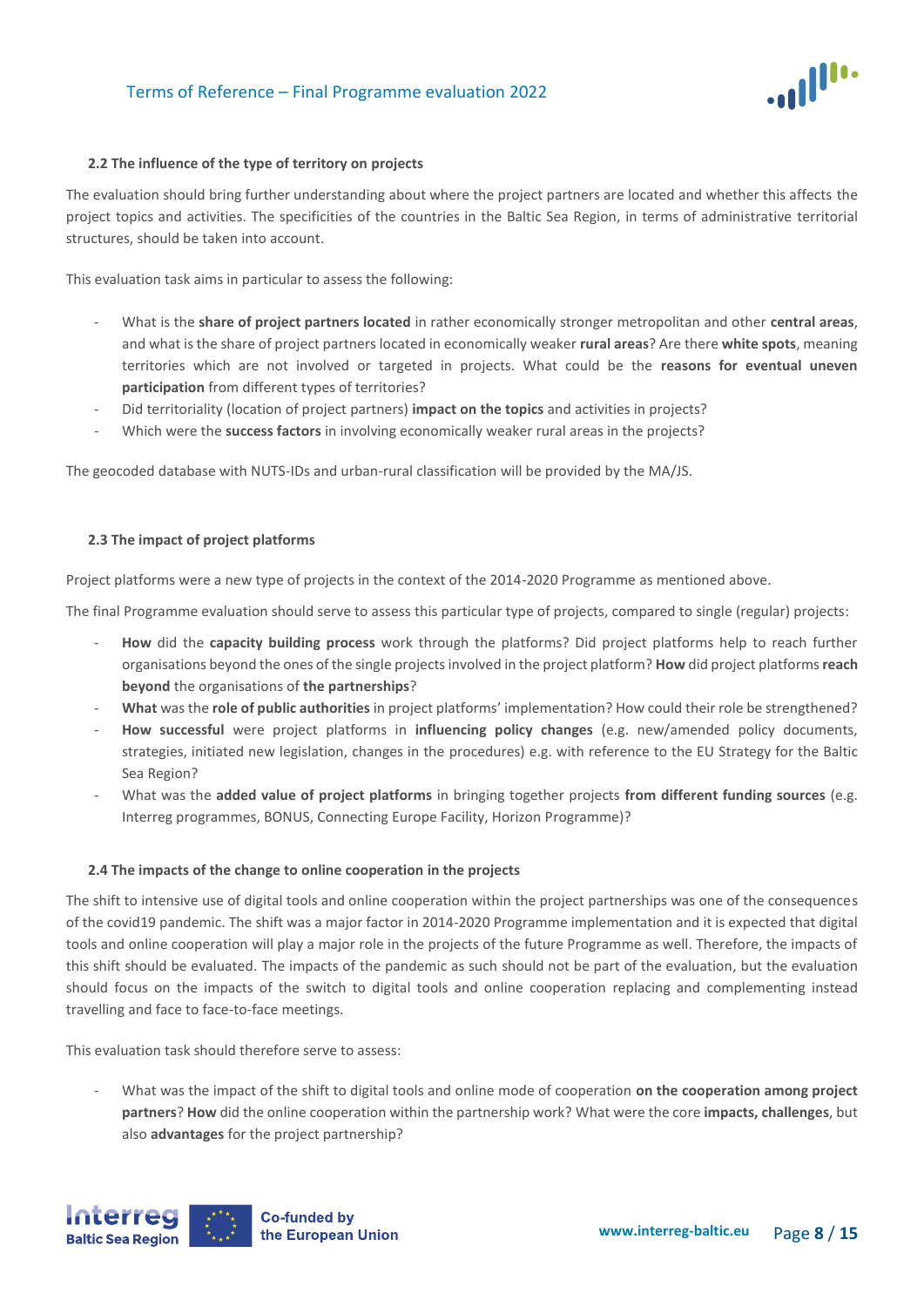

- **What** was the **impact** of the "online-shift" **on the capacity building process**, including the **piloting activities** in the projects? Can some recurrent pattern of impacts be identified?
- Which changes due to the "online-shift" turned out as successful, advantageous for projects and could be considered as **good practices to keep in the future**?

## <span id="page-8-0"></span>**5. APPROACH AND METHODOLOGY**

The evaluator shall select the methodology that he/she considers the **most appropriate in achieving the aim of the evaluation and its tasks**. The methodology **shall reflect existing information sources, the need to search for additional information as well as the scope of the planned interventions**. An overview of the intended methods and techniques of the evaluation, including the planning and structuring of the evaluation, conducting interviews and surveys, and data collection and analysis of the information shall be provided in the submitted tender.

The proposed methodology mix should consist of both **desk-based research** and **interviews** with relevant stakeholders. Targeted interviews are considered important and should include representatives of the Programme management bodies, lead partners and project partners, end users and/or multipliers of project outcomes, coordinators of the EU Strategy for the Baltic Sea Region among others.

Furthermore, the evaluator is requested to conduct **case studies,** to assess the questions listed in chapter 4, above. For what concerns case studies, the evaluation methodology should reflect the following requirements:

- *For the task 2.1 of evaluation of "The process of institutional capacity building under priorities 1-3":* 

10 to 12 case studies should be selected.

In the selection of case studies, due consideration should be given to the specific objectives, which were not investigated within the framework of the mid-term impact evaluation (2.2 Renewable energy, 3.3 Maritime safety, 3.5 Environmentally friendly urban mobility), and in addition to further specific objectives relevant in the view of the thematic focus of the new Programme (1.3 Non-technological innovation, 2.1 Clear waters, 2.3 Energy efficiency, 2.4 Resource-efficient blue growth, 3.4 Shipping). In the selection of case studies priority should be given to projects which had pilot activities.

For the task 2.2 of evaluation of "The influence of the type of territory on projects":

2 to 3 selected case studies should be selected.

The selection of projects and partners for the case studies should pay due regard to all the countries participating in the Programme. Priority should be given to areas not often involved in Interreg Baltic Sea Region projects and to projects with pilot activities.

- *For the task 2.3 of evaluation of "The impact of project platforms":*

4 to 5 case studies should be selected.

- *For the task 2.4 of evaluation of "The impact of the change to online cooperation in the projects":*
- 8 to 10 case studies should be selected.

As far as possible it is recommended to use the same project cases for different evaluation tasks. The MA/JS should be consulted on the selection of the case studies.

The evaluator shall describe the methodology including the envisaged format of presenting the results in detail in an inception report.

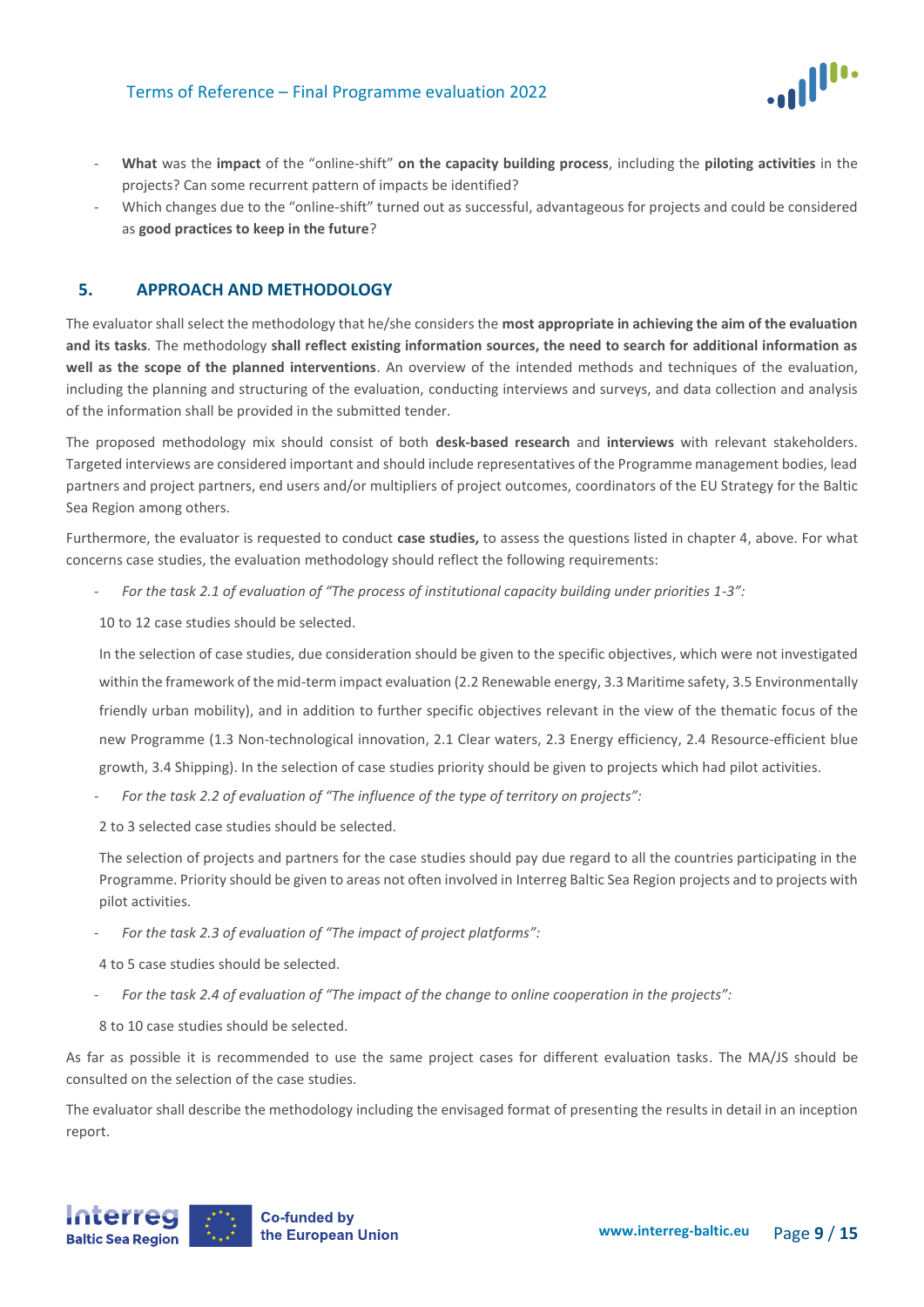

As part of the evaluation (not at the stage of the tender submission), the evaluator is requested to provide:

- All "**raw" data collected**, in compiled and ordered format, which allows for further research and use by the MA/JS as well as by the countries participating in the Programme. The source of data should also be duly tracked and provided to the MA/JS with the data.
- The evaluation itself (the analysis and report which the evaluator will produce, as based on the collected data, in order to fulfil the evaluation tasks described above).

The evaluation **text** shall be complemented, for each evaluation task, by **tables, diagrams, charts, maps and other graphic visualisation** (as most appropriate to the specific content of the specific evaluation task), which should serve to depict in a more comprehensive, concise and easier to understand way the content of the evaluation and which the MA/JS could use for communication purposes.

### <span id="page-9-0"></span>**6. INFORMATION AND DATA SOURCES**

The **existing** key sources, which the evaluator shall refer to, are the following:

- 2014-2020 Cooperation Programme of Interreg Baltic Sea Region (Programme document: [https://interreg](https://interreg-baltic.eu/wp-content/uploads/2021/08/BSR_Cooperation_Programme.pdf)[baltic.eu/wp-content/uploads/2021/08/BSR\\_Cooperation\\_Programme.pdf](https://interreg-baltic.eu/wp-content/uploads/2021/08/BSR_Cooperation_Programme.pdf) )
- 2021-2027 Cooperation Programme of Interreg Baltic Sea Region (Programme document: [https://interreg](https://interreg-baltic.eu/wp-content/uploads/2022/02/Programme_snapshot_2021TC16FFTN003_1.0_en-with-disclaimer.pdf)[baltic.eu/wp-content/uploads/2022/02/Programme\\_snapshot\\_2021TC16FFTN003\\_1.0\\_en-with-disclaimer.pdf](https://interreg-baltic.eu/wp-content/uploads/2022/02/Programme_snapshot_2021TC16FFTN003_1.0_en-with-disclaimer.pdf) Information on priorities and objectives[: https://interreg-baltic.eu/get-funding/programme-2021-2027/](https://interreg-baltic.eu/get-funding/programme-2021-2027/) )
- Evaluation Plan of Interreg Baltic Sea Region [\(https://interreg-baltic.eu/wp](https://interreg-baltic.eu/wp-content/uploads/2021/10/2016.02.29_Complete-Evaluation-plan_v.2.0.pdf)content/uploads/2021/10/2016.02.29 Complete-Evaluation-plan\_v.2.0.pdf )
- Definition of indicators and action plan for setting baselines and targets of Interreg Baltic Sea Region [\(https://interreg](https://interreg-baltic.eu/definition-of-indicators-and-action-plan-of-interreg-baltic-sea-region/)[baltic.eu/definition-of-indicators-and-action-plan-of-interreg-baltic-sea-region/\)](https://interreg-baltic.eu/definition-of-indicators-and-action-plan-of-interreg-baltic-sea-region/)
- Interreg Baltic Sea Region Monitoring of the state of institutional capacity in the region update 2020 final report Final Report Report [\(https://interreg-baltic.eu/wp](https://interreg-baltic.eu/wp-content/uploads/2021/08/2020.11.05_BSR_StateOfInstitutionalCapacity2020.pdf)[content/uploads/2021/08/2020.11.05\\_BSR\\_StateOfInstitutionalCapacity2020.pdf](https://interreg-baltic.eu/wp-content/uploads/2021/08/2020.11.05_BSR_StateOfInstitutionalCapacity2020.pdf) )
- Analysis of projects in 2007-2013 and setting baselines and targets for the indicators 2014-2020 [\(https://interreg](https://interreg-baltic.eu/wp-content/uploads/2021/08/2015.07.Final_report_Strategic_Evaluation_by_RMC.pdf)[baltic.eu/wp-content/uploads/2021/08/2015.07.Final\\_report\\_Strategic\\_Evaluation\\_by\\_RMC.pdf](https://interreg-baltic.eu/wp-content/uploads/2021/08/2015.07.Final_report_Strategic_Evaluation_by_RMC.pdf) )
- 2019 and 2020 Annual Implementation Reports of Interreg Baltic Sea Region (for 2019: [https://interreg](https://interreg-baltic.eu/2019-annual-implementation-report/)[baltic.eu/2019-annual-implementation-report/](https://interreg-baltic.eu/2019-annual-implementation-report/) ; for 2020: [https://interreg-baltic.eu/2020-annual-implementation](https://interreg-baltic.eu/2020-annual-implementation-report/)[report/\)](https://interreg-baltic.eu/2020-annual-implementation-report/)
- Mid-term evaluation report of Interreg Baltic Sea Region [\(https://interreg-baltic.eu/wp](https://interreg-baltic.eu/wp-content/uploads/2019/01/2018.12.20_FINAL_BSR_midtermevaluation_finalreport.pdf)[content/uploads/2019/01/2018.12.20\\_FINAL\\_BSR\\_midtermevaluation\\_finalreport.pdf](https://interreg-baltic.eu/wp-content/uploads/2019/01/2018.12.20_FINAL_BSR_midtermevaluation_finalreport.pdf) )

Additional documents, quantitative and qualitative data such as progress reports of projects and contacts to key stakeholders will be provided to the evaluator by the MA/JS wherever possible and necessary for the fulfilment of the tasks described above.

Other Programme documents and relevant information can be found on the Programme website at https://www[.interreg](http://www.interreg-baltic.eu/)[baltic.eu.](http://www.interreg-baltic.eu/)

The Programme's project library, where information about projects can be found, is available at: https://www[.projects.interreg-baltic.eu.](http://projects.interreg-baltic.eu/)

Information about the EU Strategy for the Baltic Sea Region is available at:<https://www.balticsea-region-strategy.eu/>

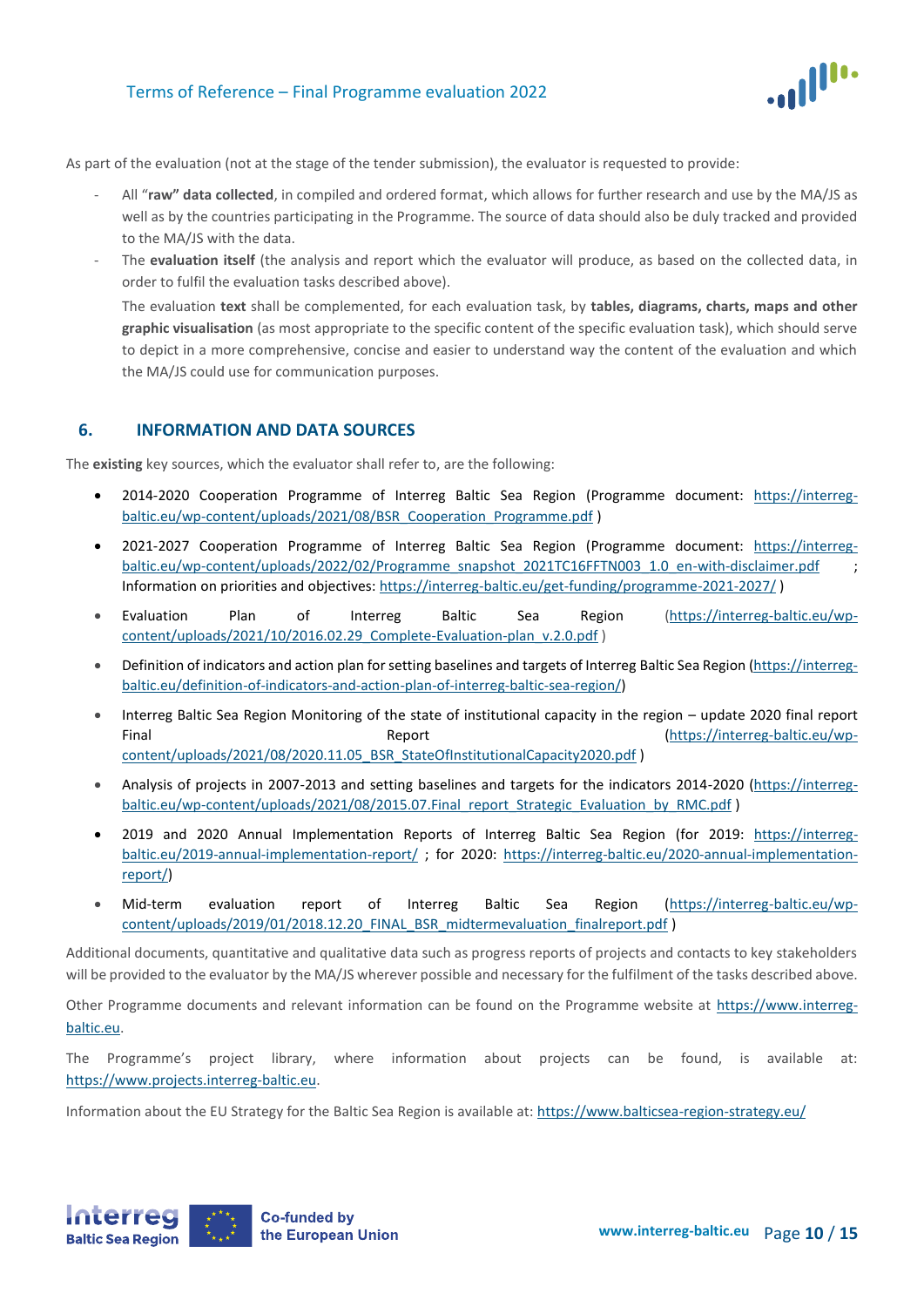

**In addition** to the existing data and sources, as listed above, **the evaluator is requested to collect additional information and data in order to be able to fulfil the evaluation tasks**.

The evaluator is requested to observe **confidentiality** when dealing with the information and data referred to above.

# <span id="page-10-0"></span>**7. TIMELINE AND DELIVERABLES**

| Timeline <sup>2</sup> | <b>Stage / Deliverable</b>                                              |
|-----------------------|-------------------------------------------------------------------------|
| <b>15 March 2022</b>  | Deadline for tenders submission                                         |
| March-April 2022      | Assessment of submitted tenders and Selection of evaluator              |
| April-May 2022        | Contracting of evaluator                                                |
| May 2022              | Initial meeting between the evaluator and the MA/JS                     |
|                       | Inception report including work plan and start of evaluation activities |
| September2022         | Draft evaluation report including the update of result indicators       |
| November 2022         | Presentation of draft evaluation report to MC                           |
| December 2022         | Final evaluation report                                                 |

The draft evaluation report, final evaluation report and the update of result indicator values shall include at least the following information:

- An **executive summary** of conclusions and recommendations;
- A short description of the **methodology**, outlining the approach of the evaluators, including a description of the original research undertaken as well as the sources of data and information. The description shall include a statement of the evaluator's assessment of **strengths and weaknesses** of the evaluation report and any specific difficulties encountered;
- **Results**, followed by **conclusions and recommendations** for improvement, **for each of the evaluation tasks**;
- Bibliography, data sources, list of interviewees; and
- Other relevant attachments (e.g. maps reflecting on results).

According to Article 54(4) of the 2014-2020 Common Provision Regulation (EU) 1303/2013) all evaluations shall be made public in their entirety.

The evaluator shall be prepared for the following exchange with the MA/JS and the Monitoring Committee of the Programme:

- Regular online exchange between the evaluator and the MA/JS;
- An online kick-off meeting with the MA/JS and members of the Monitoring Committee to finetune the evaluation questions and approach;
- up to three ad hoc meetings between the evaluator and the MA/JS, to be defined whether online or at the MA/JS premises (in Rostock, Germany);
- one presentation at a meeting with the MC.

These must be taken into account in the evaluator's budget and thereby specified.

 $\overline{a}$ 

<sup>&</sup>lt;sup>2</sup> The dates will be specified in the contract between the Investitionsbank Schleswig-Holstein and the evaluator.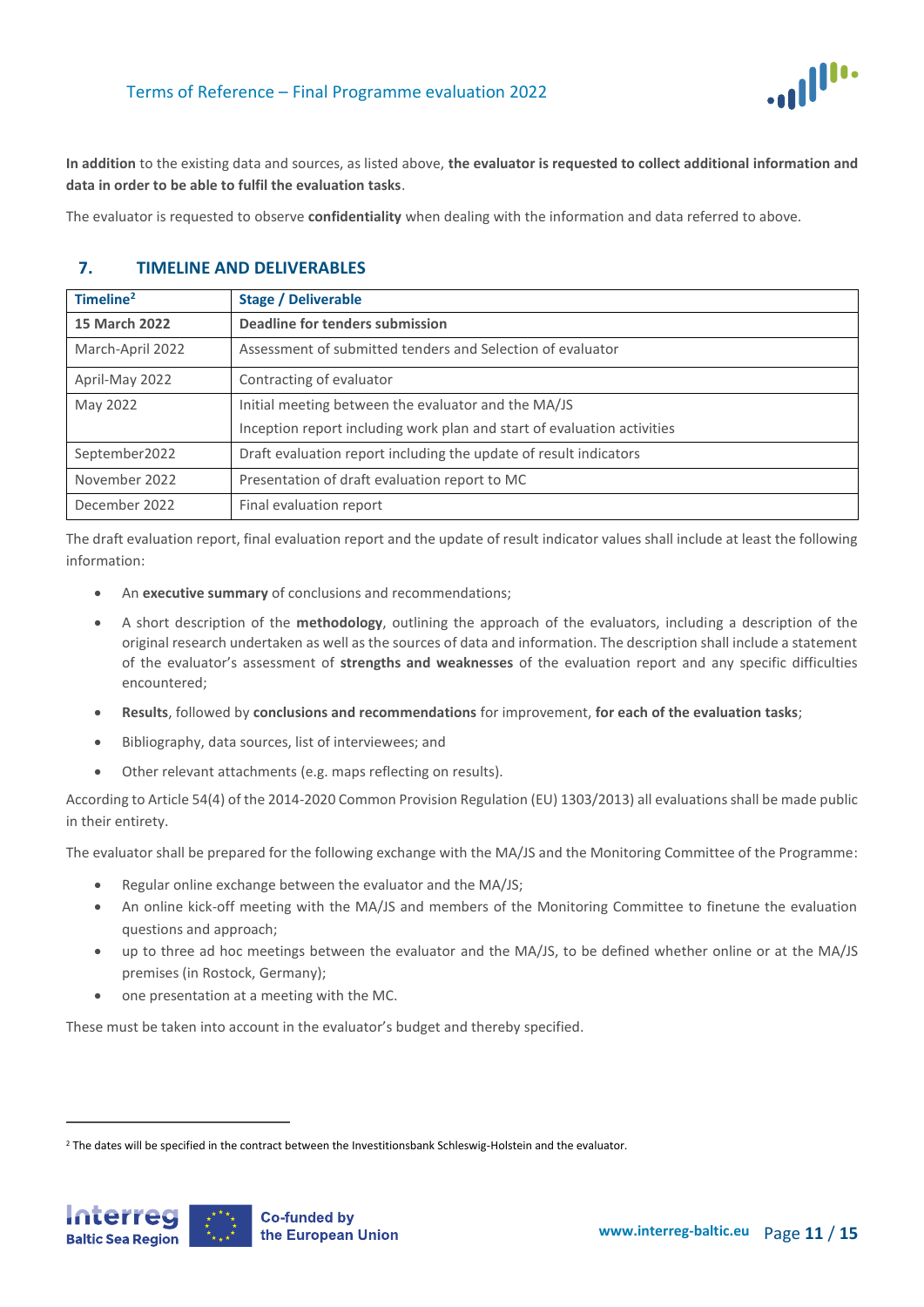

The contractor shall provide reports and presentation as agreed. All texts shall be prepared in English language. The evaluator is requested to ensure that the final deliverables, which he/she will submit to the MA/JS, have been copyedited and proofread by a mother-tongue professional proof-reader. This must be taken into account in the evaluator's budget and thereby specified.

### <span id="page-11-0"></span>**8. MANAGEMENT ARRANGEMENTS**

The evaluation is expected to be undertaken by a team composed of evaluators with proven experience of evaluating transnational and/or cross-border EU cooperation Programmes and/or nationally based EU regional development Programmes. In addition, there is an expectation of knowledge of regional development policies and strategies in the Baltic Sea region, of the EU Strategy for the Baltic Sea Region and the Europe 2020 Strategy, and of other EU funded Programmes in the region.

The MA/JS will select the offers, based on the criteria defined in section 10.3 of the Terms of Reference and with the endorsement by the Monitoring Committee. The MC will be consulted regularly during the external evaluation, for instance when finetuning the evaluation questions, approving evaluation results and agreeing on follow-up measures. All final decisions regarding the evaluation are taken by the Monitoring Committee.

The MA/JS is the main contact for the evaluator and will channel the flow of information between the Monitoring Committee and the external evaluator. There shall be an interactive cooperation and continuous information flow at all times between the external evaluator, the MA/JS and the MC throughout the whole evaluation period.

### <span id="page-11-1"></span>**9. CONTRACTING, BUDGET, PAYMENT AND COPYRIGHT**

### **9.1 Contracting**

Investitionsbank Schleswig-Holstein (IB.SH), acting as MA/JS, is responsible for arranging the call for tender to carry out the strategic evaluation of the Programme. Therefore, IB.SH will be the contracting party. It is a public entity and located in Kiel, Germany.

Following the selection of the tender by the MA/JS and the endorsement by the MC, a contract will be concluded between IB.SH and the selected evaluator. The evaluation cannot be started until the contract is signed by both parties. The content of the contract is based on the mutual understanding of the parties concerned and according to the approved tender. If subcontracting is involved, the contract must include the division of tasks and related responsibilities of each evaluator/subevaluator.

The contract is planned to be signed in April-May 2022.

### **9.2 Indicative budget**

The maximum budget for the Final Programme evaluation is **EUR 98,000 (excl. VAT). Offers must not exceed this budget threshold.**

This budget shall not include taxes for which the contractor may become liable, and the VAT liability for the service to be provided. The latter will have to be paid by the Investitionsbank Schleswig-Holstein or the contractor itself depending on the location of the contractor (outside/in Germany).

A detailed calculation of the planned tasks, related costs and calculated working days is expected in order to allow for a thorough assessment of the respective tender (see section 10).

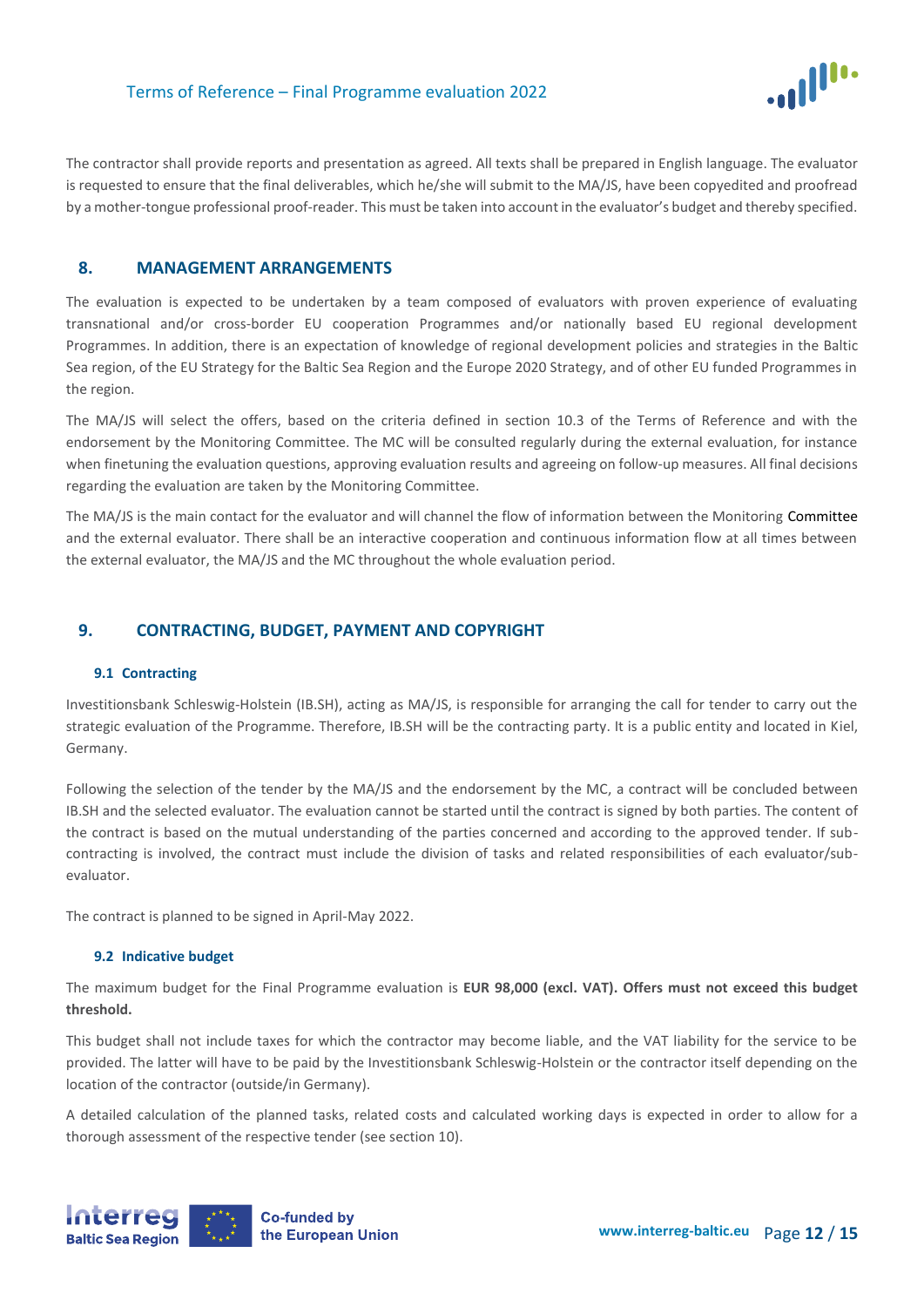

The budget shall cover all costs of the overall evaluation process, including necessary travel costs to meetings with the MA/JS and the MC (as described in section 7) and additional working days for the revision of the final evaluation reports until their approval by the Monitoring Committee.

### **9.3 Payment**

The payment scheme is as follows:

- 1. Initial payment upon MA/JS approval of inception report (20% of the total budget)
- 2. Interim payment upon MA/JS approval of the update of result indicators values (the budget planned for task 1)
- 3. Interim payment upon MA/JS approval of draft evaluation report (max. 60% of the budget planned for tasks 2.1-2.4)
- 4. Final payment upon MC approval of final evaluation report (final balance of costs for tasks 2.1-2.4 minus initial payment)

### **9.4 Copyright**

After the approval of the final evaluation report by the Monitoring Committee, the ownership rights on the report including all visualisation shall be transferred to the MA/JS and the results and reports will be made public according to the Common Provision Regulation (EU) 1303/2013 (Art. 54(4)) and distributed to key stakeholders of the Programme. In the published evaluation materials, the evaluator organisation and involved experts will be clearly mentioned.

# <span id="page-12-0"></span>**10. SUBMISSION OF PROPOSALS**

### **10.1Structure of proposals**

Tenders shall set out:

- The evaluator's name, address, telephone, e-mail address, website;
- Legal status of the evaluator (individual or company);
- Curriculum vitae of each experts who will effectively conduct the evaluation including their previous relevant experience, their language skills and their specific roles in this evaluation; Description of the tasks to be carried out. Tenders have to cover all tasks defined under the terms of reference. No alternative offers are permissible. Offers on selected lots will not be accepted;
- The methodology and work plan proposed to carry out the evaluation tasks;
- Breakdown of the total price (see compulsory template: Annex 1 Cost calculation sheet).

The tender shall also include statements or information on the following:

- Signed self-declaration MiLoG (see Annex 3)
- Signed declaration of subcontractors (see Annex 4)
- that there is no negative entry into the commercial central register on its company
- that the schedule of tasks and deadlines will be met and that human resources will be made available in sufficient capacity.

Information and data received through the tenders will be treated in compliance with the "Datenschutz-Grundverordnung (DSGVO)" (meaning, General Data Protection Regulation under German law). Please refer to Annex 5 for more information on data protection in the framework of the present tender procedure.

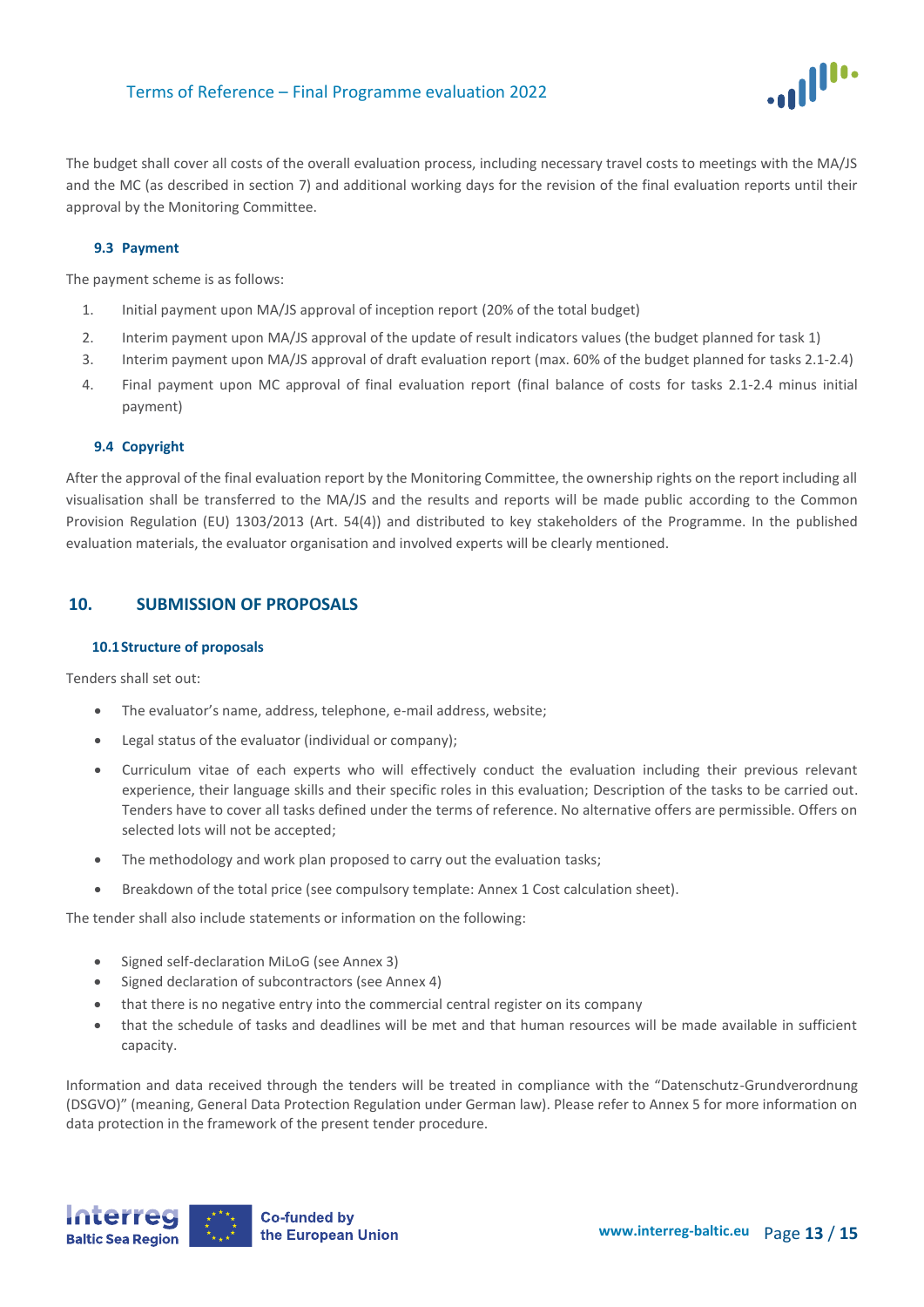

The tender shall state whether the evaluator intends to engage sub-contractors to carry out parts of the evaluation. In this case, the main contractor, as well as the division of tasks and responsibilities between the main and the sub-contractors must be clearly identified in the offer. The contract with the Managing Authority will only be signed by the main contractor.

The Programme language is English. Therefore, all tender documents, evaluation reports and presentations must be in English only.

**Incomplete offers or offers not in English will be excluded from the selection procedure.**

#### **10.2Deadline**

The tender shall be submitted in electronic version no later than **15/03/2022** (date of sending) to Interreg Baltic Sea Region at the following addresses: [programme.management@interreg-baltic.eu.](mailto:programme.management@interreg-baltic.eu) **Tenders not in electronic version or submitted after the deadline will be excluded from the selection procedure.**

#### **10.3Selection criteria and further legal/technical requirements**

The proposal shall reflect the following requirements that are used as selection criteria:

- 1. **Completeness of the tender**:
	- tender proposal including the evaluation methodology, the evaluation tools and the implementation schedule;
	- cv of experts involved in the evaluation;
	- description of tasks of expert involved;
	- Annex 1 Cost calculation sheet;
	- Annex 3 Self-declaration MiLoG;
	- Annex 4 Declaration of subcontractors:
	- statement on no negative entry into commercial central register;
	- statement on meeting schedule of tasks and on sufficient human resources);
- 2. **Technical and content quality**:

- qualification of the experts (proven experience of evaluating transnational and/or cross-border EU cooperation Programmes and/or evaluation of nationally based EU regional development Programmes; knowledge of regional development policies and strategies in the Baltic Sea region, of the EU Strategy for the Baltic Sea Region and the Europe 2020 Strategy, and of other EU funded Programmes in the region)

proposal content (tender proposal reflecting the evaluation questions listed in section 4 of this document and how to address them, including a sound evaluation methodology, suitable evaluation tools and implementation schedule);

3. **Economic efficiency** (value for money of the tender proposal).

Submitted proposals will be assessed against the criteria given above. Criterion 1 ("completeness of the tender") applies as exclusion criteria: tender proposals which are incomplete will not be assessed and excluded from the tender procedure. Criterion 2 and 3 will be given scores: a maximum score of 60 for Criterion 2 (out of which 20 scores for the "qualification of the experts" and 40 scores for the "proposal content"); a maximum score of 40 for the Criterion 3 ("economic efficiency"). Annex 2 is the Assessment Matrix, which will be filled out at the time of assessing the tenders.

The MA/JS will select the offers, based on the criteria listed above and with the endorsement by the Monitoring Committee. The bidding evaluators will be consulted if minor clarifications of their tenders are needed. However, the written tender submitted by the deadline cannot be modified anymore.